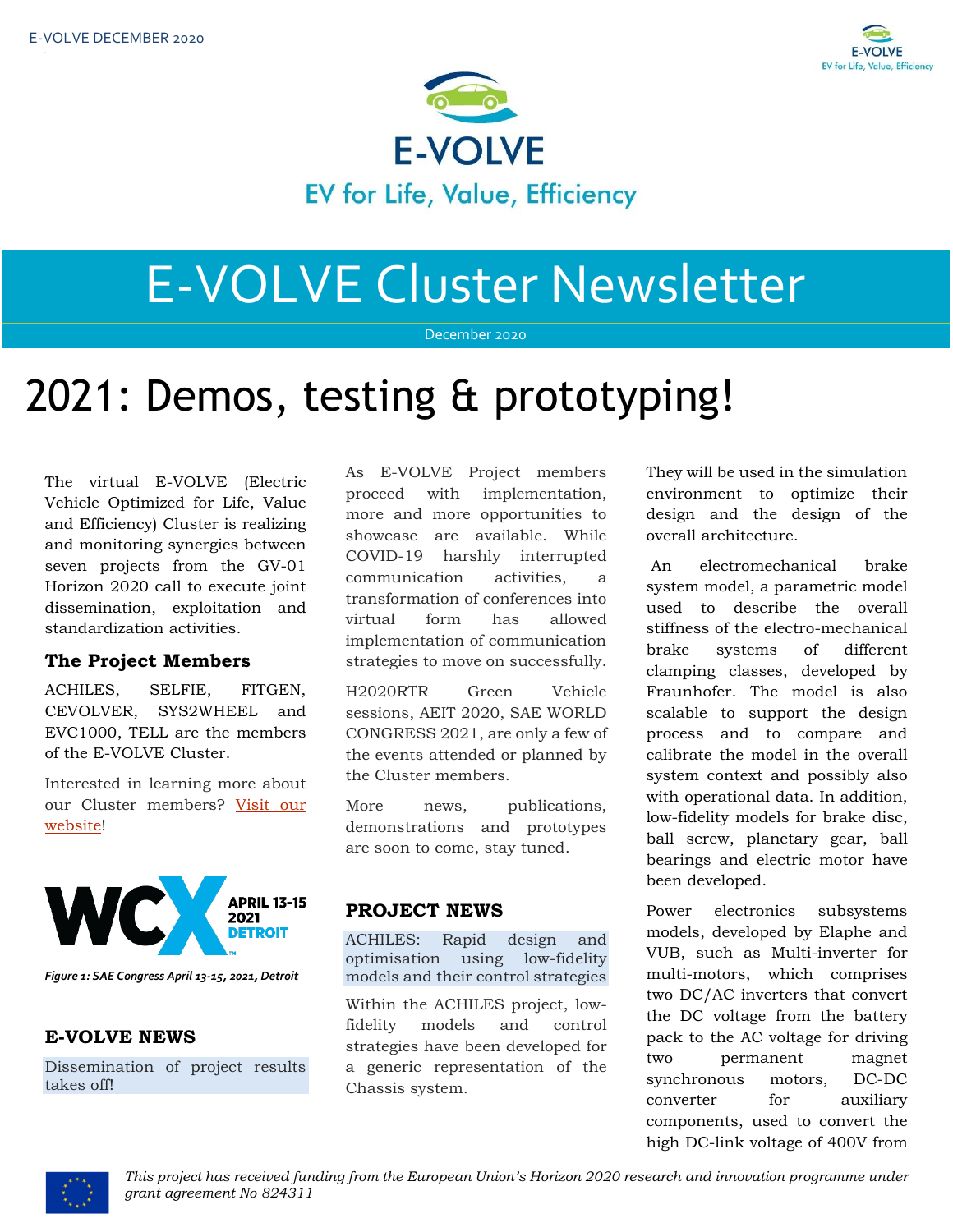battery pack to low DC voltage of 12 V and on-board charger for converting the input three-phase AC voltage of 400V from the grid to DC voltage of 210-400 V.

A novel and modular battery system model developed by VUB, based on cell specification and innovative characterization techniques for determining both the electrical and thermal models and the lifetime model.

A vehicle multi body model, developed by TECNALIA, including chassis, steering and suspension and wheels modelling.

A Torque path model, also from TECNALIA, covering from the acceleration pedal interpretation to the torque command for each in-wheel motor after the torque vectoring strategy and taking into account the vehicle dynamics and other constraints coming from edrive, energy storage system and the MC switch.

#### Find out [more!](https://www.h2020-achiles.eu/)



*Figure 2: Achiles Break Disc & Schematic of the battery model*

## ACHILES: ACHILES at the H2020RTR conference

Dr. Thomas Geury, the technical manager of ACHILES has presented the concept and results of the project at the H2020 road transport research results conference on 1 December.

After the presentation a lively discussion took place between the >50 attendees and the representatives of the E-VOLVE cluster projects, SYS2WHEEL and FITGEN, chaired by Christof Schernus, the Coordinator of CEVOLVER.

On the same day, at an earlier session 3 other projects from the E-VOLVE cluster (EVC1000, CEVOLVER, TELL) were also presented and discussed, chaired by Luca Feola, INEA project officer. If you have missed the conference, you can still look at the recording of the ACHILES presentation [here](https://www.youtube.com/playlist?list=PLHwqR7IAF54H4mEBK04-hh0arR2Hp4oe_) and all other sessions [here!](https://egvi.eu/mediaroom/h2020rtr20-replays-are-now-available/?utm_source=Newsletter+EGVIA+2018&utm_campaign=c18542f803-EMAIL_CAMPAIGN_12_10_2020_H2020RTR_replays&utm_medium=email&utm_term=0_cf3e363d8b-c18542f803-148869117)

The E-VOLVE cluster is managed by ACHILES and consists of 7 H2020 projects. [Find out more](https://www.h2020-evolvecluster.eu/) about it!



*Figure 3: Dr. Thomas Geury presenting ACHILES at H2020RTR*

## CEVOLVER: Ford Demonstrator Vehicle

Ford's main task in the project is the development of a demonstrator vehicle system through a usercentric approach, selection and rightsizing of components and integration of novel connected control strategies and functionalities. For that purpose, commercial vehicle specific user scenarios and use cases were defined in a first step, considering EU typical boundary conditions as e.g. temperature ranges, velocity profiles, range requirements and charging infrastructure characteristics. Based on this framework, relevant strategies and thermal system components are analyzed and the most promising ones are selected for implementation in the demonstrator base vehicle, which is a Ford Transit Van with battery electric propulsion system.

The resulting effects on the key performance indicators as e.g. energy consumption, range accuracy or travel time are assessed by means of real world driving and testing in a controlled environment. Finally, the selected technologies are also assessed economically by carrying out a Total Cost of Ownership analysis.



*Figure 4: Ford Demonstrator Vehicle*

## News on the status of H2020 EVC1000

The EVC1000 project has been running for more than one year and a half now. After the completion of important components, among which the etraction axle system leveraging on the latest Elaphe in-wheel motor technology and the electric wheel dual drive (eWD²) by I&M, the consortium focused on finalising the Brembo brake-by-wire, and the Tenneco suspension systems respectively. The former consists in the development of new rear callipers and disc, integrated in the in-wheel motors, plus a pedal feel emulator, and an electrohydraulic actuator. The latter in the design of two advanced suspensions adapted to the

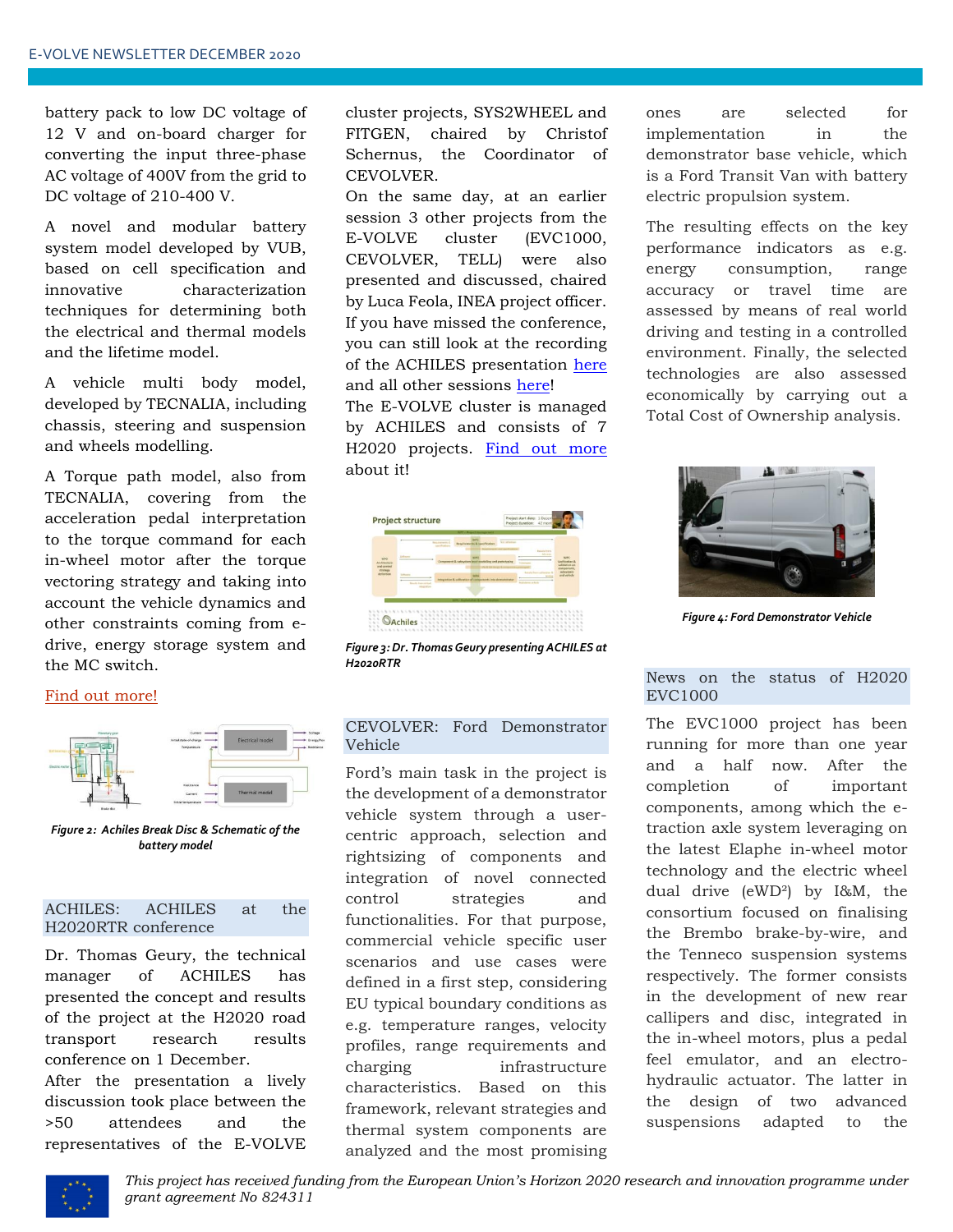demonstrator and able to meet the energy efficiency objectives.

With all the components being currently in the final stage, the next steps will be devoted to their integration in the AUDI and JAC vehicles. This activity will be carried out in work packages 5 and 6 led by TUIL and Elaphe respectively, with the participation of partners among which AVL, Tenneco, Fraunhofer, and the University of Surrey. To finish off, next to the performance assessments and prototype demonstration, control strategies will be also developed.



*Figure 5: H2020 EVC1000 video*

The EVC1000's objective to create two electric vehicles fitted with the latest component technology in terms of energy efficiency and drivability, which allow for longdistance daily trips of up to 1000km, is now coming to reality. For a comprehensive overview on the project, you can watch the **[EVC1000 video](https://www.youtube.com/watch?app=desktop&v=9tJU3BxXp_c)**.

## H2020 FITGEN project midterm results

The main scope of the FITGEN project is to develop and deliver a functionally integrated e-axle ready for implementation in 3rd generation electric vehicles by exploiting the potential of a portfolio of electric drivetrain technologies and components. Its objectives can be summarised as follows:

- integrating the electric/electronic architecture (incl. high voltage) and control systems for the 3rd-generation electrified vehicles powertrains;
- developing smart bus systems, electric motors, and power electronics enabling smaller form factors when integrated in batteries and motors;
- establishing modular and flexible charging functionalities optimised for infrastructure capabilities of variable power, up to superfast charging;
- designing a novel integrated cooling concept, to maximise energy efficiency.

FITGEN has reached in June 2020 its midterm status, delivering many of the expected results, did not facilitate the work. These results show that:

- FITGEN motor power density is expected to exceed the initial target of 5.0 kW/kg by 4%, realising 5.2 kW/kg and 24.5 kW/l;
- FITGEN motor speed is expected to exceed the initial target of 18,000 rpm by 28%, realising 23,000 rpm of max. speed;
- FITGEN inverter power density is expected to exceed the initial target of 25 kW/l by 5%, realizing 26.3 kW/l.

Here the CAD model of the FITGEN e-axle (from left to right: inverter box, motor housing and transmission, with mechanical links to the drive shaft and to the vehicle chassis):



*Figure 6: CAD model of the FITGEN e-axle*

## SELFIE: Second year results and outlook for 2021

During the 2nd year of the project (December 2019 – November 2020), SELFIE project focused on the final design and engineering of the battery housing which provides heat storage, excellent heating and cooling capability as well as a strong mechanical support for the battery cells. The battery housing consists of two compartments comprising together 18 battery modules (30 cells each, Fig.1). Furthermore, each compartment is equipped with a) cooling plates between the modules and in thermal contact with the aluminium foam/PCM plates to remove the heat from the battery pack; b) PCM heat buffer underneath the modules to absorb the heat generated during fast charge cycles in order to avoid an energy-consuming high power cooling system. The battery pack design was validated by simulation models in terms of functional performances, weight and volume reductions.



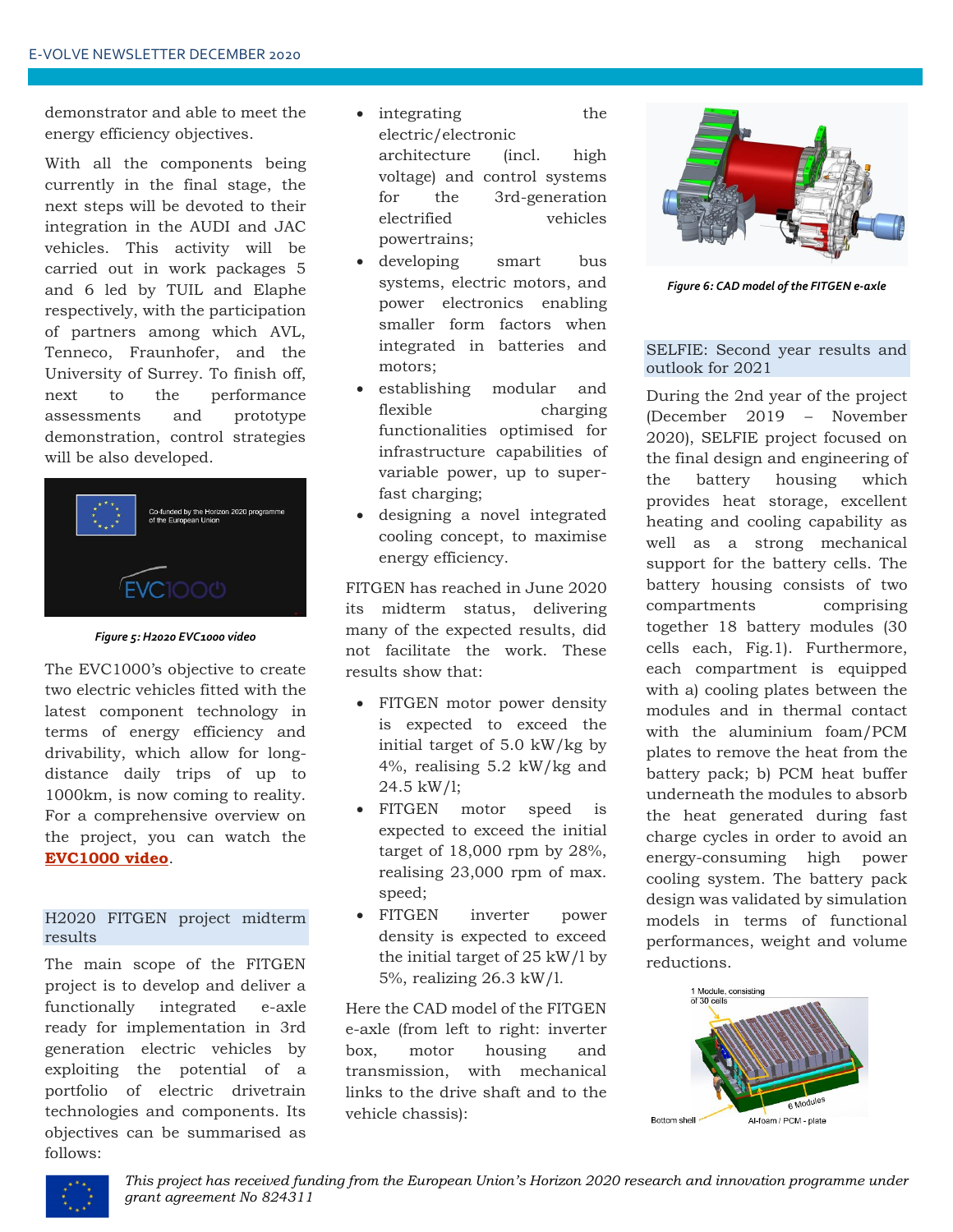#### *Figure 7: Picture of the large compartment of the battery housing*

Additionally, the design of the 1st group of components belonging to the Battery Thermal management (BTM) system was finalised. You can find more information in the [Report "1st set of prototypes"](https://eu-project-selfie.eu/wp-content/uploads/2020/10/SELFIE_D2.3_1st-set-of-prototypes_v2.pdf)  [\(D3.2\).](https://eu-project-selfie.eu/wp-content/uploads/2020/10/SELFIE_D2.3_1st-set-of-prototypes_v2.pdf)

The plan for 2021 is quite ambitious and it will focus on a) prototyping of the different components and assembly of the battery system; b) optimisation of system thermal strategies and hardware test-bench development; c) complementary testing of the baseline vehicle & integration.

Although the COVID-19 pandemic is causing cancellations of physical events, SELFIE partners are disseminating the project results via website, social media channels and publications in scientific conferences and journals.

### SYS2WHEEL enters 2nd part of implementation

The SYS2WHEEL project has entered now the second half of the project and three of the most important technologies have been developed: the efficient e-axle (Figure 8) has been designed and virtually verified.



#### *Figure 8: E-Axle for the IVECO 7t MCV demonstrator vehicle*

Currently, the e-axle system is assembled and will be shipped to IVECO at the beginning of 2021. Then it will be installed in the rear axle of the IVECO 7t MCV demonstrator vehicle and tested. The second technology, which is also ready for the installation in the second demonstrator vehicle (Fiat Doblo) is the in-wheel motor system (Figure 9). It has been adapted for the requirements of the Fiat Doblo and will be installed in the front-axle. The third technology is the in-wheel suspension, which will be installed on the rear axle of the Fiat Doblo. Both the in-wheel motors and the in-wheel suspension save space due to their compact design focused on the wheel area. The additional space can be used for additional cargo space, which is an important factor for commercial vehicles. The second possibility would be to increase the size of battery, which would increase the driving range.



*Figure 9: In-wheel system for the Fiat Doblo demonstrator vehicle*

The next important steps in the project will be the installation of the mentioned technologies in the two demonstrator vehicles followed by a thorough vehicle testing. Further, dissemination and exploitation activities will be intensified.

TELL Project: optimisation and large-scale manufacturing of low and medium voltage electric powertrain solutions

The TELL project addresses the optimisation and large-scale manufacturing of low and medium voltage electric powertrain solutions, with focus on high efficiency, compact packaging and low cost. Three main applications are targeted: i) Small-to-medium segment electric cars; ii) Hybrid electric cars with a low voltage add-on electric propulsion system; iii) The lightweight urban mobility sector, e.g., electric quadricycles.

Since October 2020, Herbert Pairitsch, who has a long experience in the semiconductor industry, and is also a successful leader in funded projects, took over the coordination of the TELL project.



*Figure 10: Example of efficiency map resulted from a motor optimization over WLTP Class 2 driving cycle. 4WD vehicle demonstrator case.*



*Figure 11: Finalised design of the 2WD vehicle demonstrator powertrain incorporated in the TELL demonstrator chassis*

Some of the achievements, were presented in December at the RTR 2020 virtual conference organised by the European Commission,